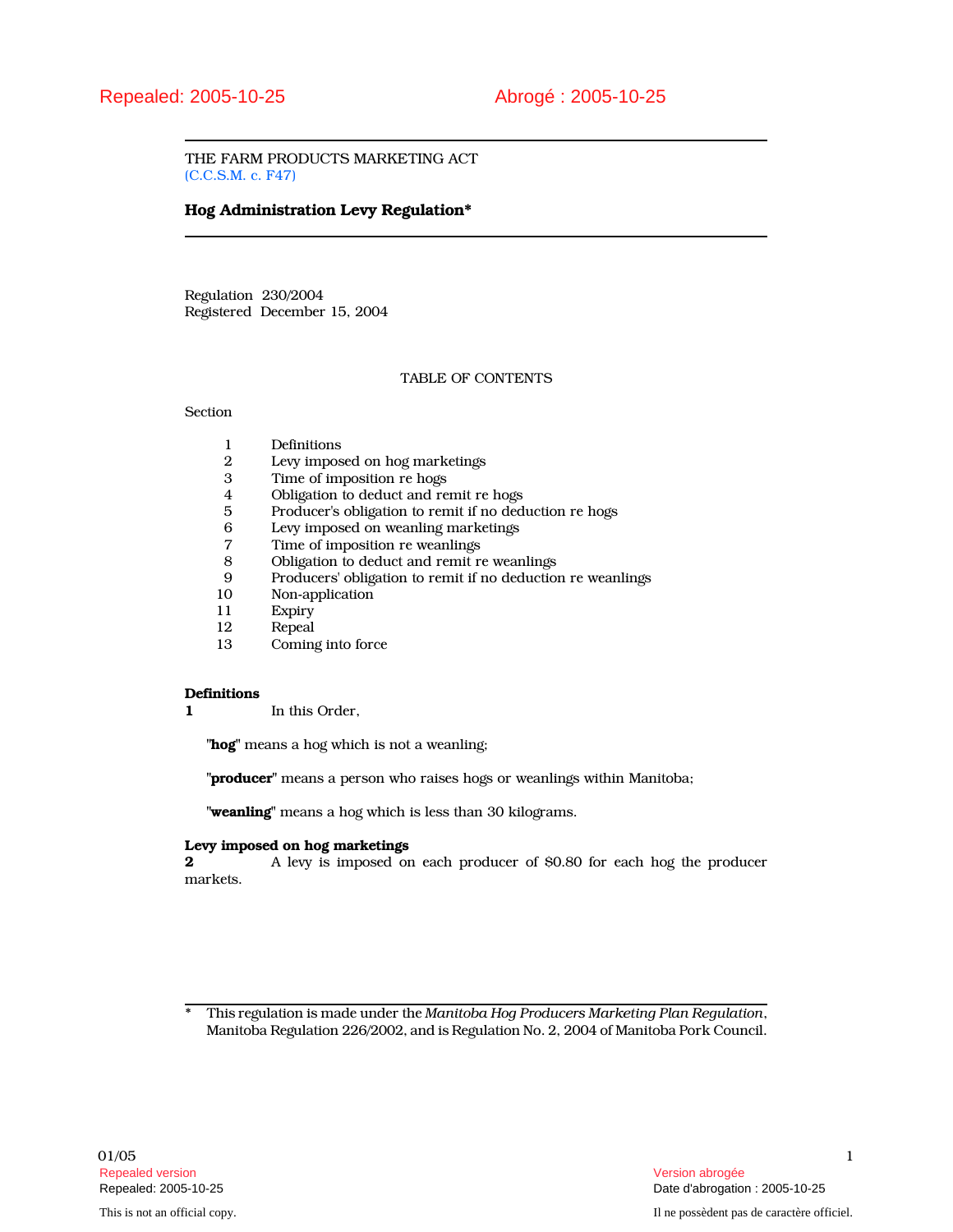## Time of imposition re hogs

3 The levy imposed under section 2 shall be due and payable by the producer to the Manitoba Pork Council at the time and place the producer markets the hogs.

#### Obligation to deduct and remit re hogs

4(1) Every person engaged in marketing hogs shall

(a) deduct the levies imposed under this regulation from the monies payable to the producer for hogs; and

(b) forward the levies to the Manitoba Pork Council at its head office at 28 Terracon Place, Winnipeg, Manitoba, R2J 4G7 not later than four days after the last day of each week in which the hogs were marketed, unless otherwise directed in writing by the Manitoba Pork Council.

4(2) If the person required to deduct the levy is engaged in processing hogs, the person shall make the deduction when taking delivery of the hogs.

# Producer's obligation to remit if no deduction re hogs

5 If no deduction is made under section 4 for hogs marketed by a producer, the producer shall remit to the Manitoba Pork Council at its head office at 28 Terracon Place, Winnipeg, Manitoba, R2J 4G7 all levies payable by the producer under this regulation not later than four days after the last day of each week in which the hogs were marketed.

#### Levy imposed on weanling marketings

6 A levy is imposed on each producer of \$0.19 for each weanling the producer markets.

## Time of imposition re weanlings

7 The levy imposed under section 6 shall be due and payable by the producer to the Manitoba Pork Council at the time and place the producer markets the weanlings.

#### Obligation to deduct and remit re weanlings

8 Every person engaged in marketing weanlings shall

(a) deduct the levies imposed under this regulation from the monies payable to the producer for weanlings; and

(b) forward the levies to the Manitoba Pork Council at its head office at 28 Terracon Place, Winnipeg, Manitoba, R2J 4G7 not later than four days after the last day of each week in which the weanlings were marketed, unless otherwise directed in writing by the Manitoba Pork Council.

## Producer's obligation to remit if no deduction re weanlings

9 If no deduction is made under section 8 for weanlings marketed by a producer, the producer shall remit to the Manitoba Pork Council at its head office at 28 Terracon Place, Winnipeg, Manitoba, R2J 4G7 all levies payable by the producer under this regulation not later than four days after the last day of each week in which the weanlings were marketed.